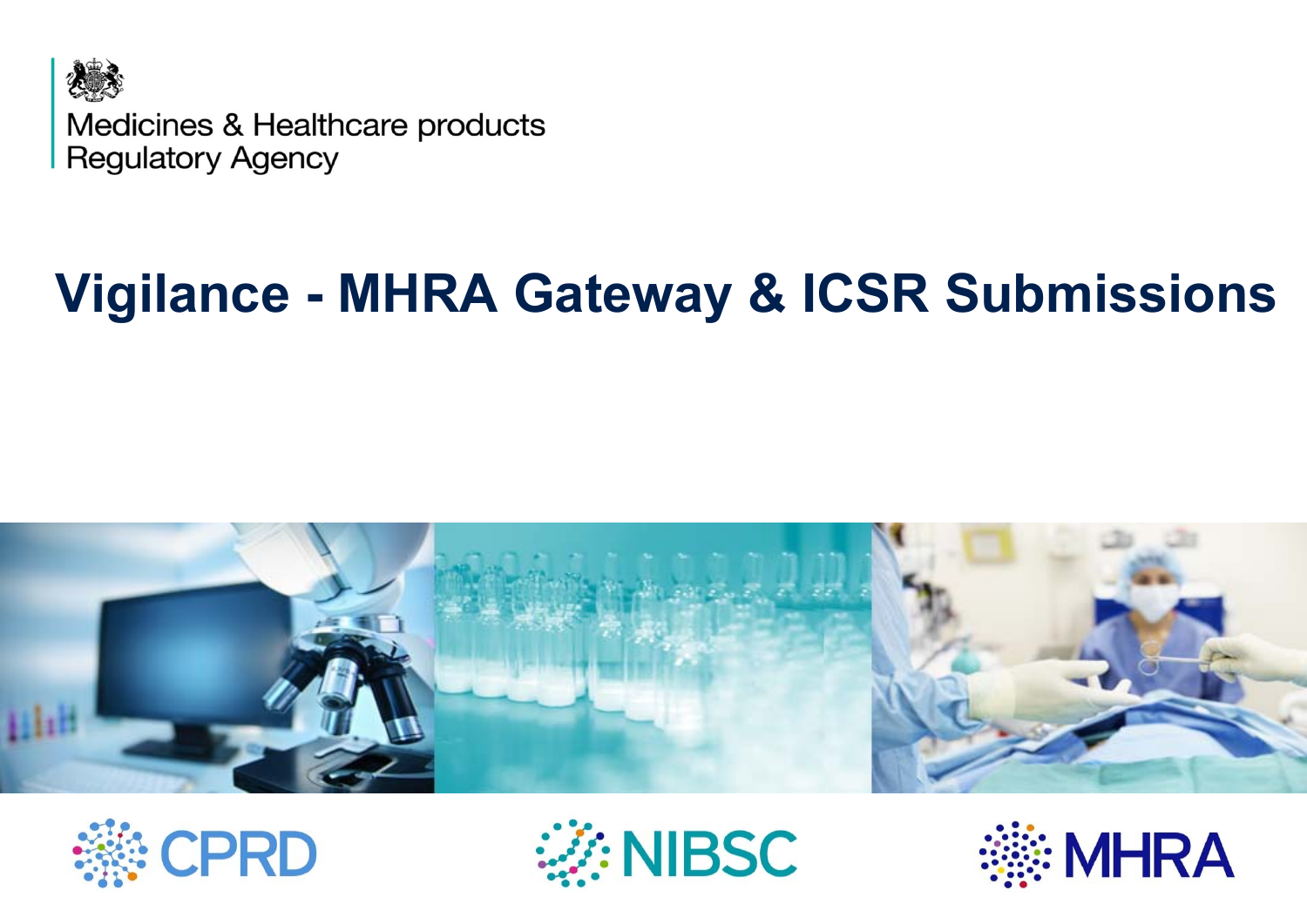## **Introductions**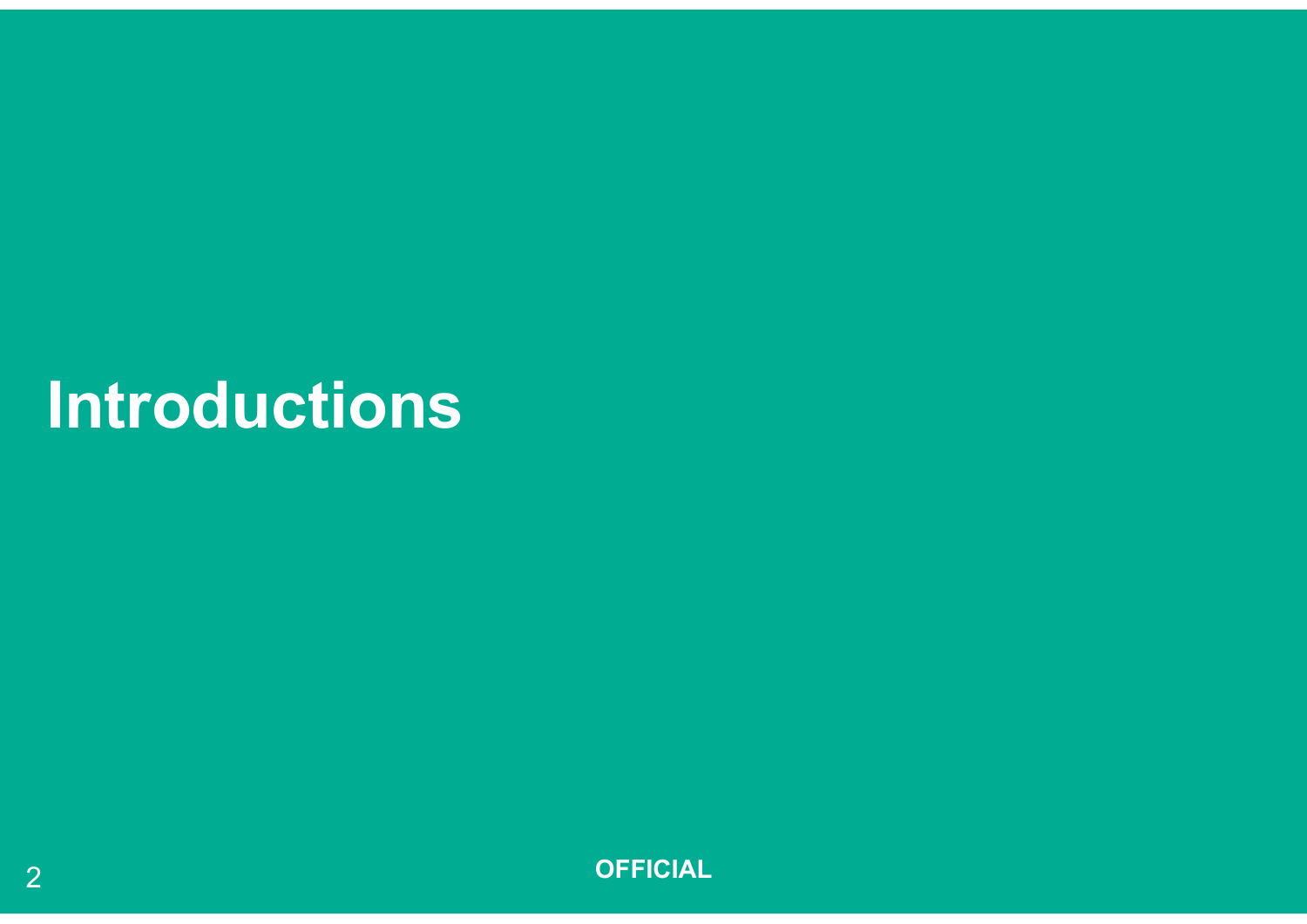#### **This webinar**

• The requirements and proposals we are presenting are drafts, and do not at this stage represent Government policy.

• This session is to provide information and can be shared with colleagues.

• Everything discussed would only be in the event of a no-deal scenario.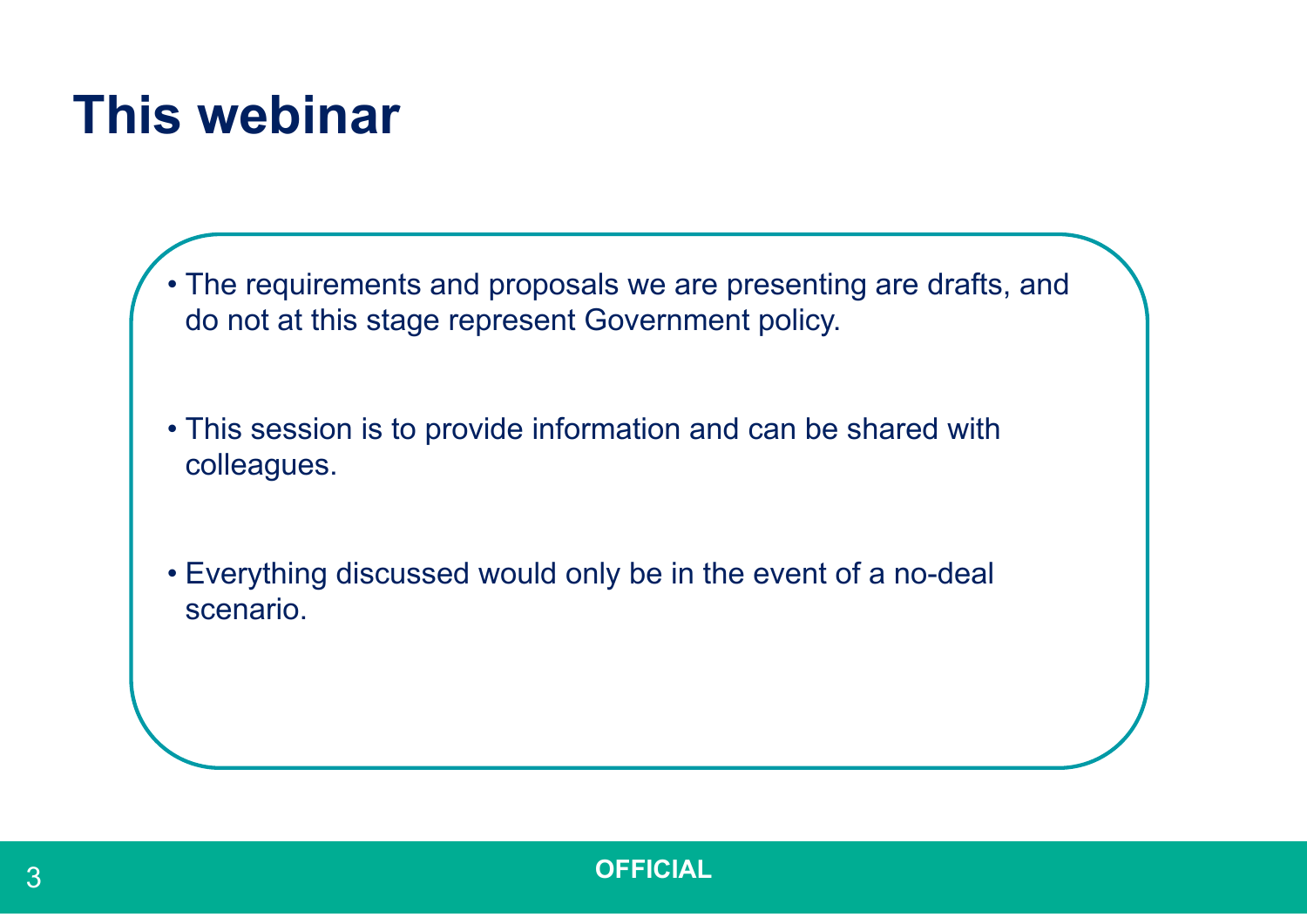### **The story so far**

- We held a general overview webinar in late November 2018 which covered all aspects of the MHRA IT Contingency programme.
- A second webinar on the topic of gaining access to the MHRA Submissions portal was recorded in mid February 2019. This is important as companies submitting ICSRs and/or SUSARs via the Gateway will first need to gain access to the MHRA Submissions portal via a company administrator. This is the first stage of the Gateway registration, testing and setting up process.
- A third webinar on 1<sup>st</sup> March 2019 was to give an overview of the process for gaining access to the MHRA's vigilance reporting solutions: Gateway and ICSR Portal.
- $\bullet$ Webinars and guidance is available to view on the gov.uk website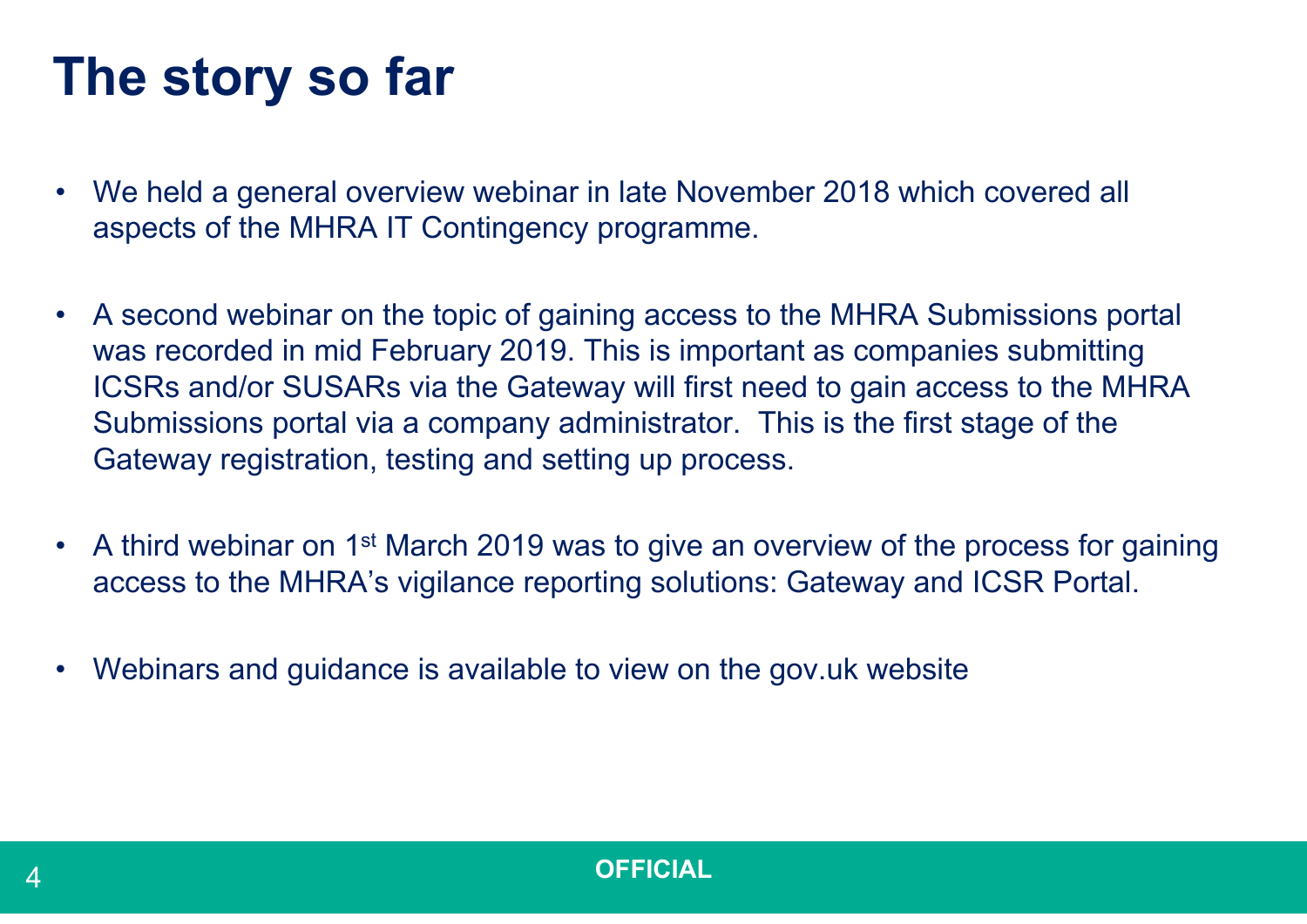## **Session purpose**

- $\bullet$  To provide an overview of the process for gaining access to the MHRA's vigilance reporting solutions: Gateway and ICSR Submissions Portal.
- •To clarify what can be submitted via each route.
- • To show video demos of the registration process for both Gateway and ICSR Submissions portal.
- •To outline how to receive ICSR notifications.
- •To highlight any specific key messages related to submitting SUSARs.
- •To outline next steps.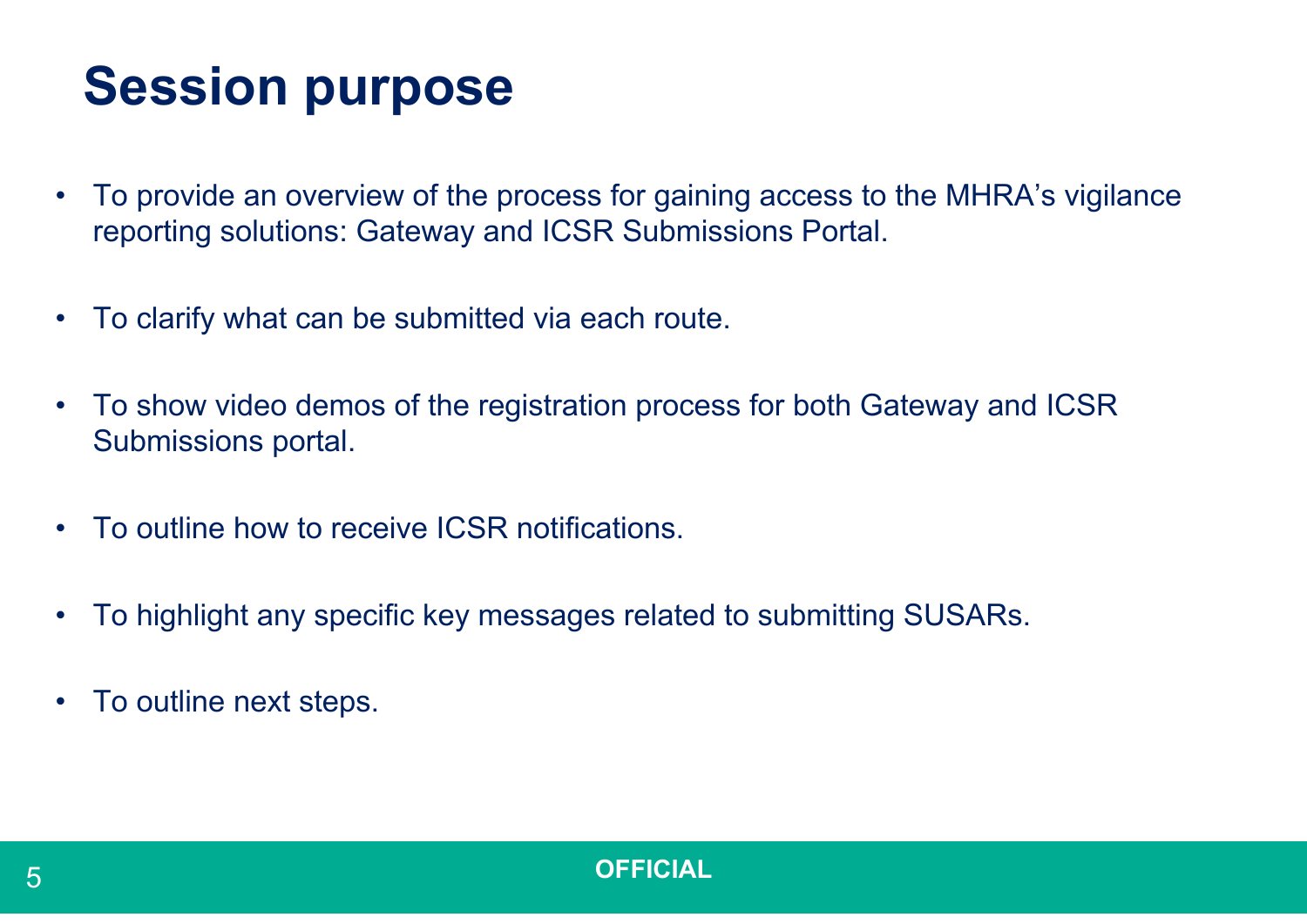### **How will I submit my ICSRs/SUSARs for UK licences after 31st December 2020?**

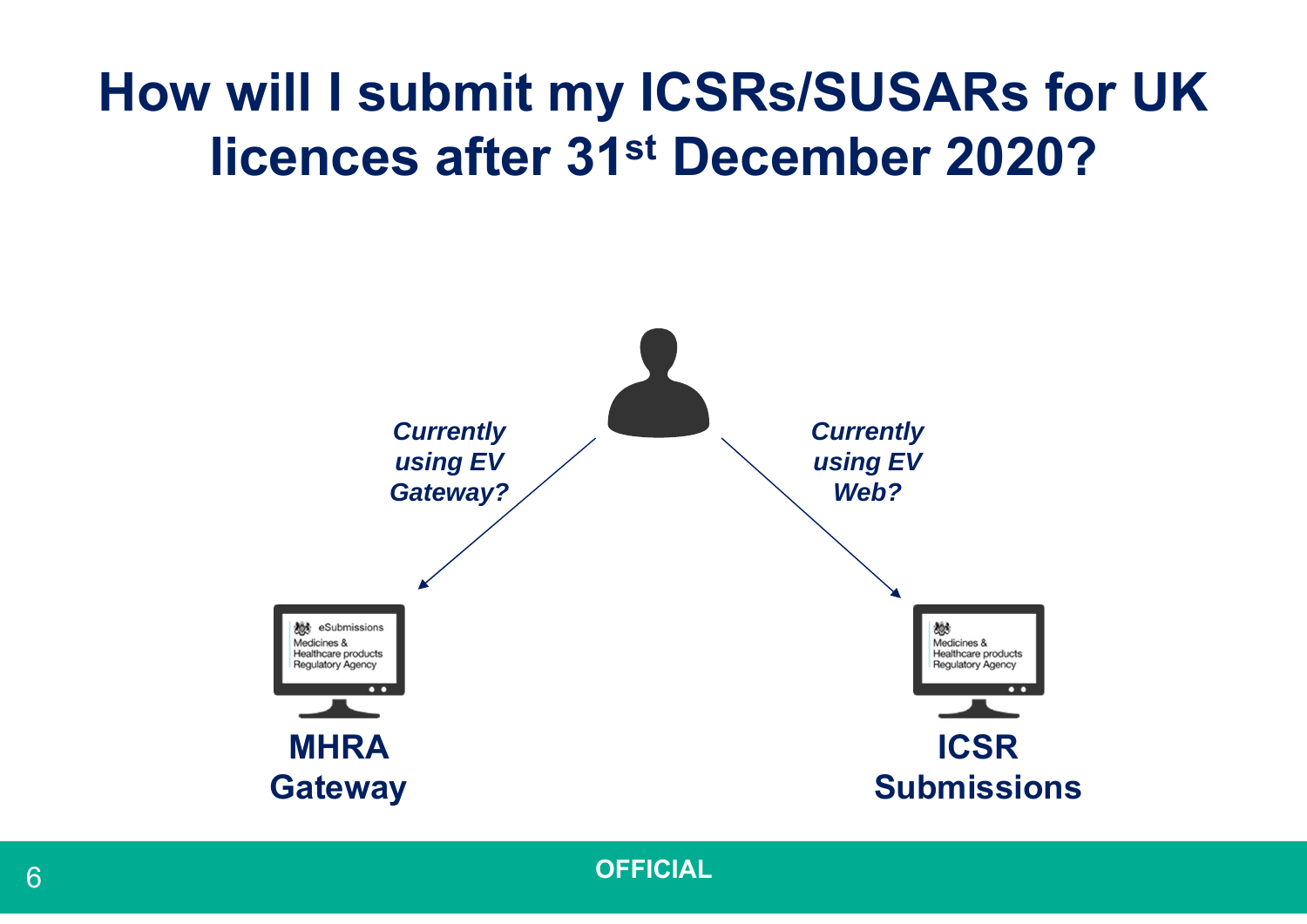## **2. Introduction to MHRA Gateway**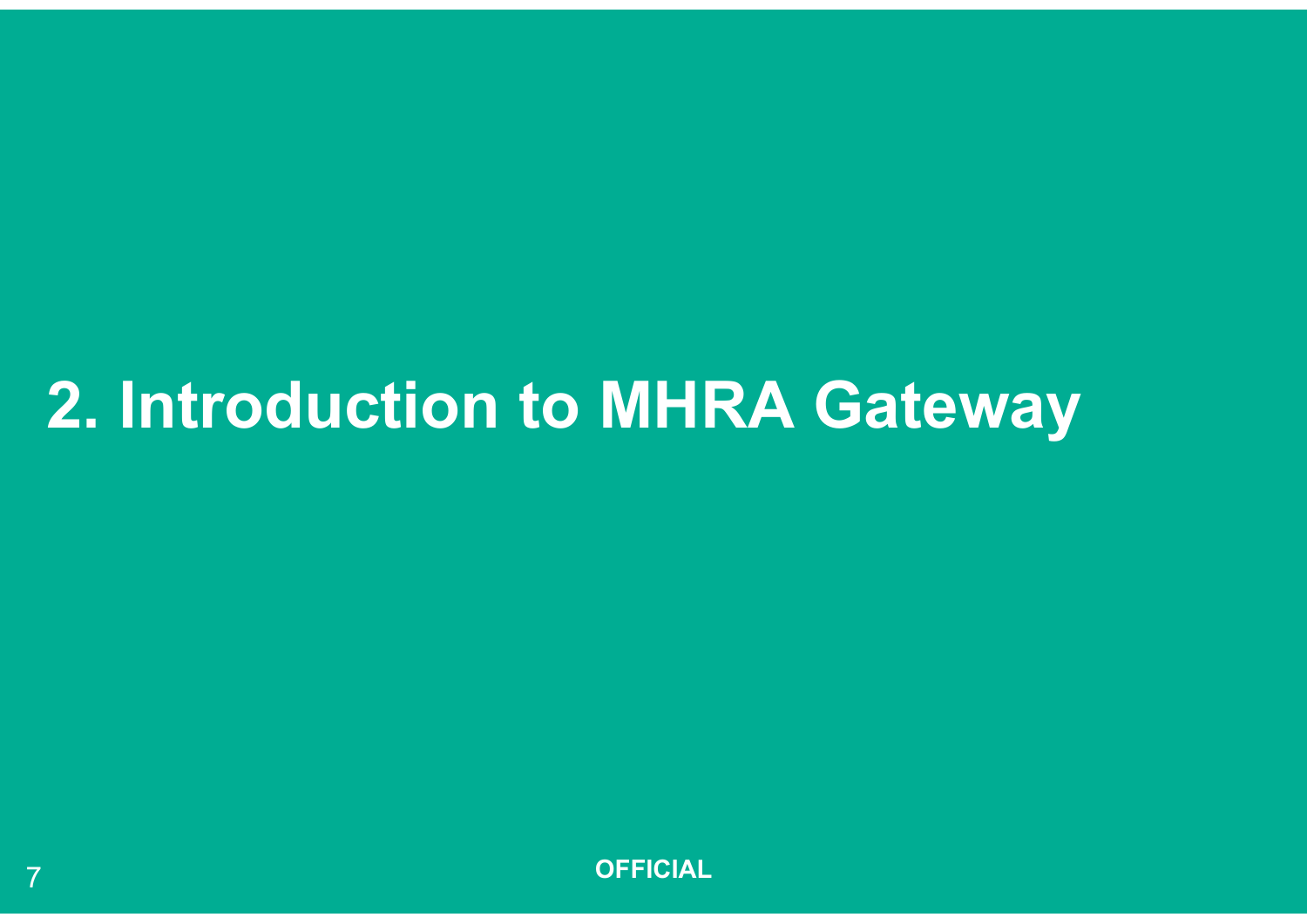#### **What is it and who is it relevant for?**

- $\bullet$  Secure transmission of ICSRs between MAH/ Sponsor database and MHRA database.
- $\bullet$ Intended for MAHs/ Sponsors with systems that allow transmission via AS1/AS2.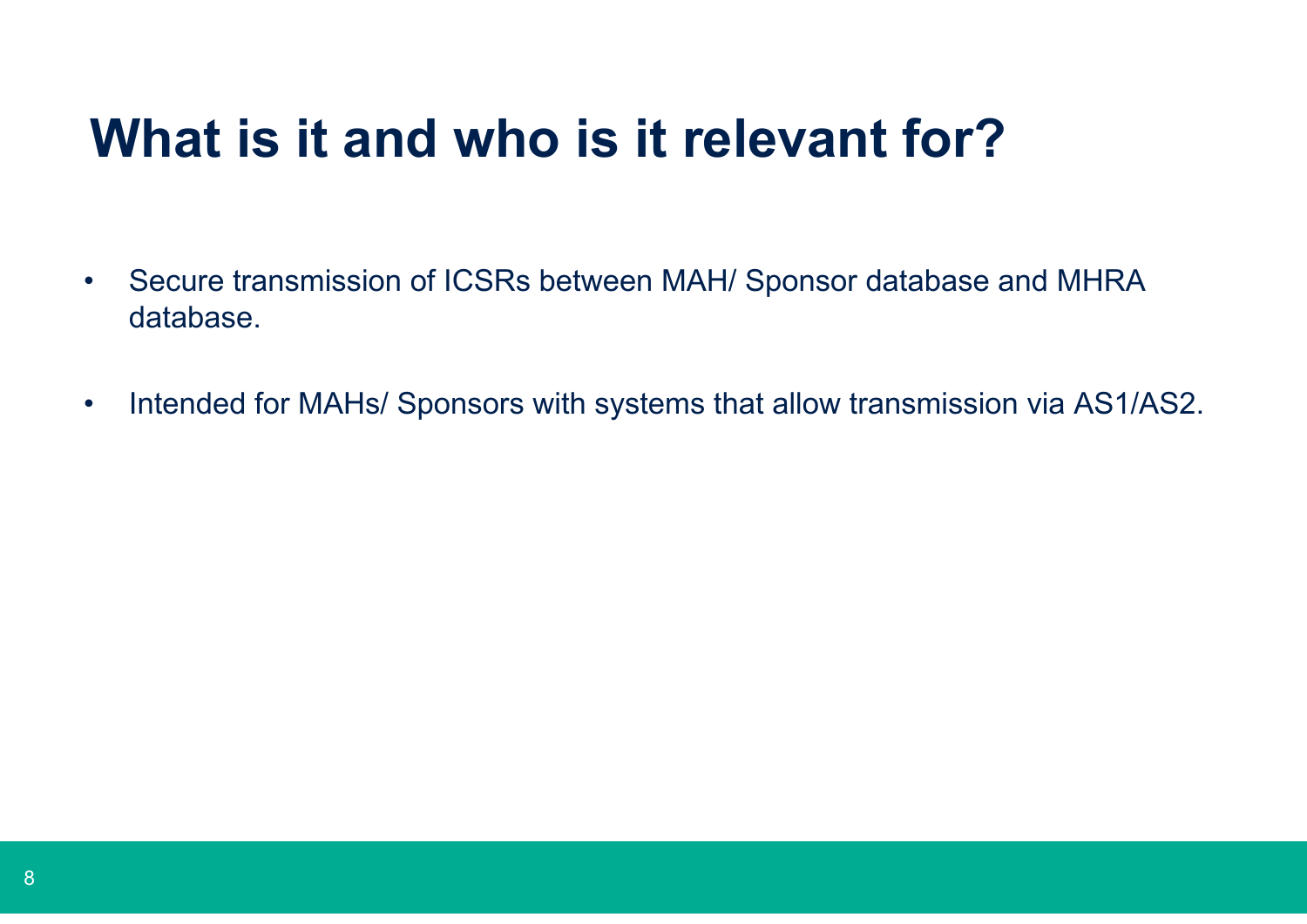#### **Overview of end to end process**

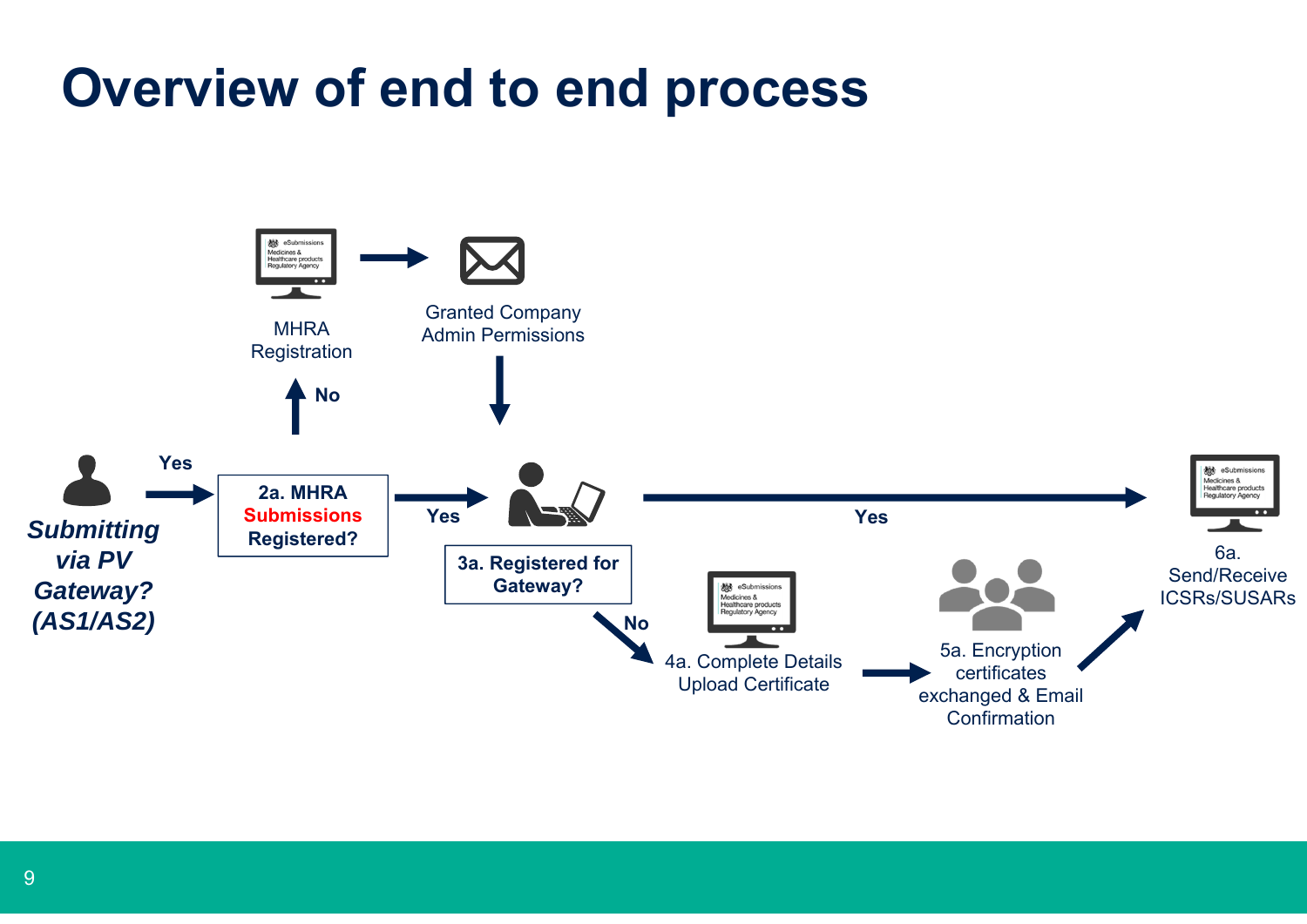# Registering with MHRA Gateway

[Registering with MHRA Gateway Demo](https://mhra-transfer.sharefile.com/d-s926fbf1592c4d469)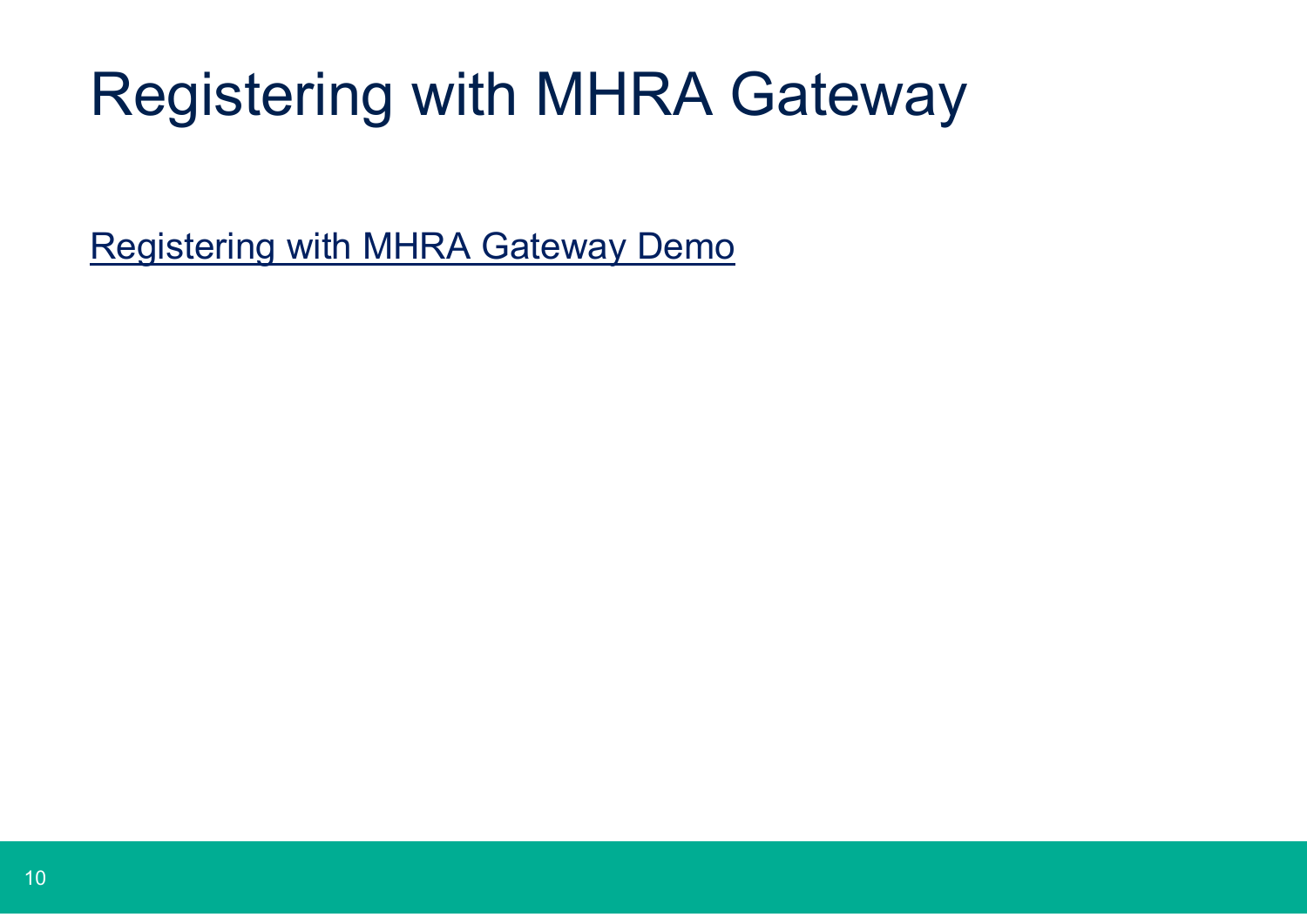# **3. Introduction to ICSR Submissions**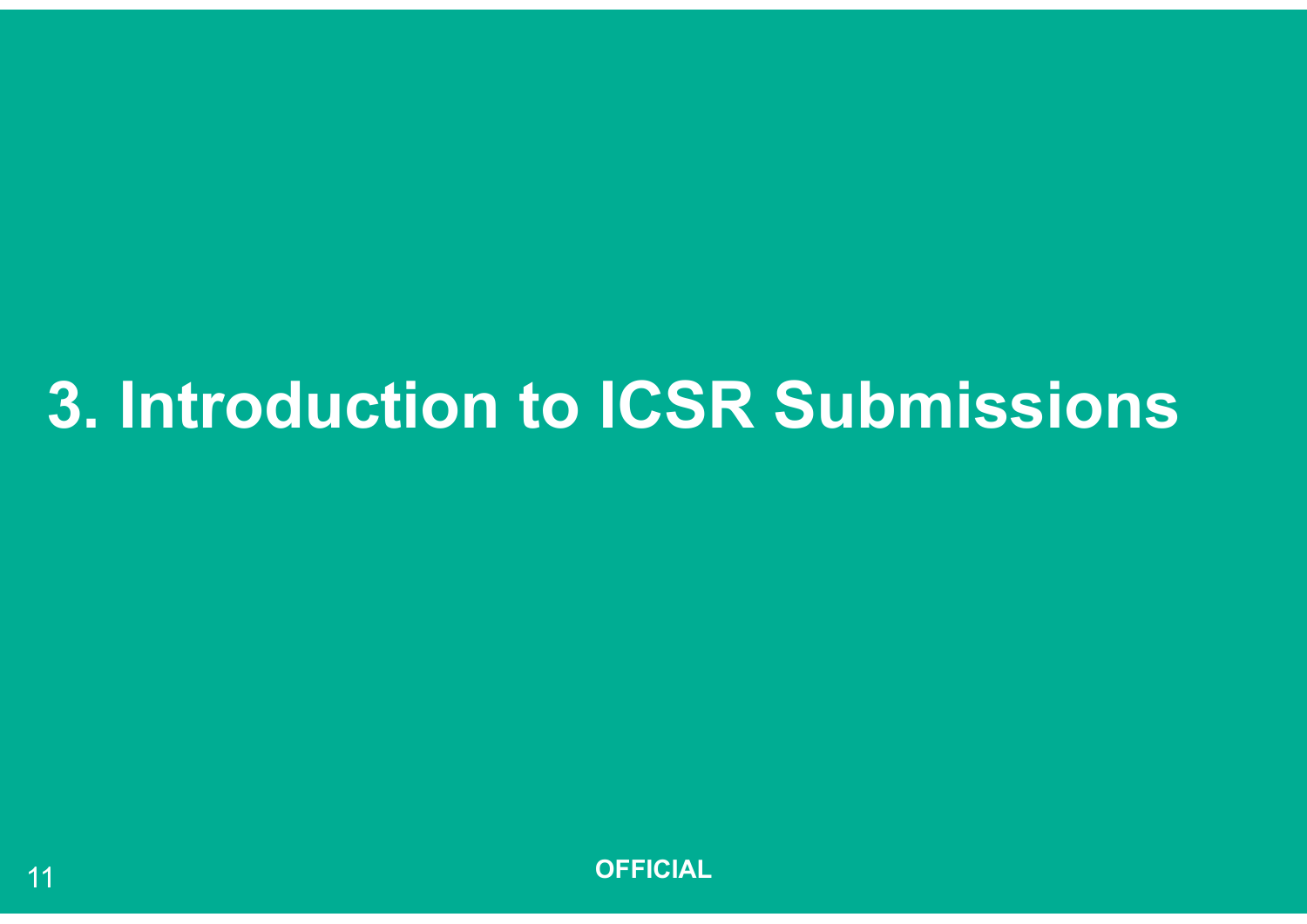#### **What is it and who is it relevant for?**

- •Online portal to submit ICSRs and/or SUSARs to the MHRA.
- •Form to create R2 ICSRs.
- •Can post R2/R3 XMLs from other systems.
- •Major Safety Reviews will also be submitted via ICSR Submissions.
- • Intended for MAHs that do not have system capable of sending/receiving via the MHRA Gateway.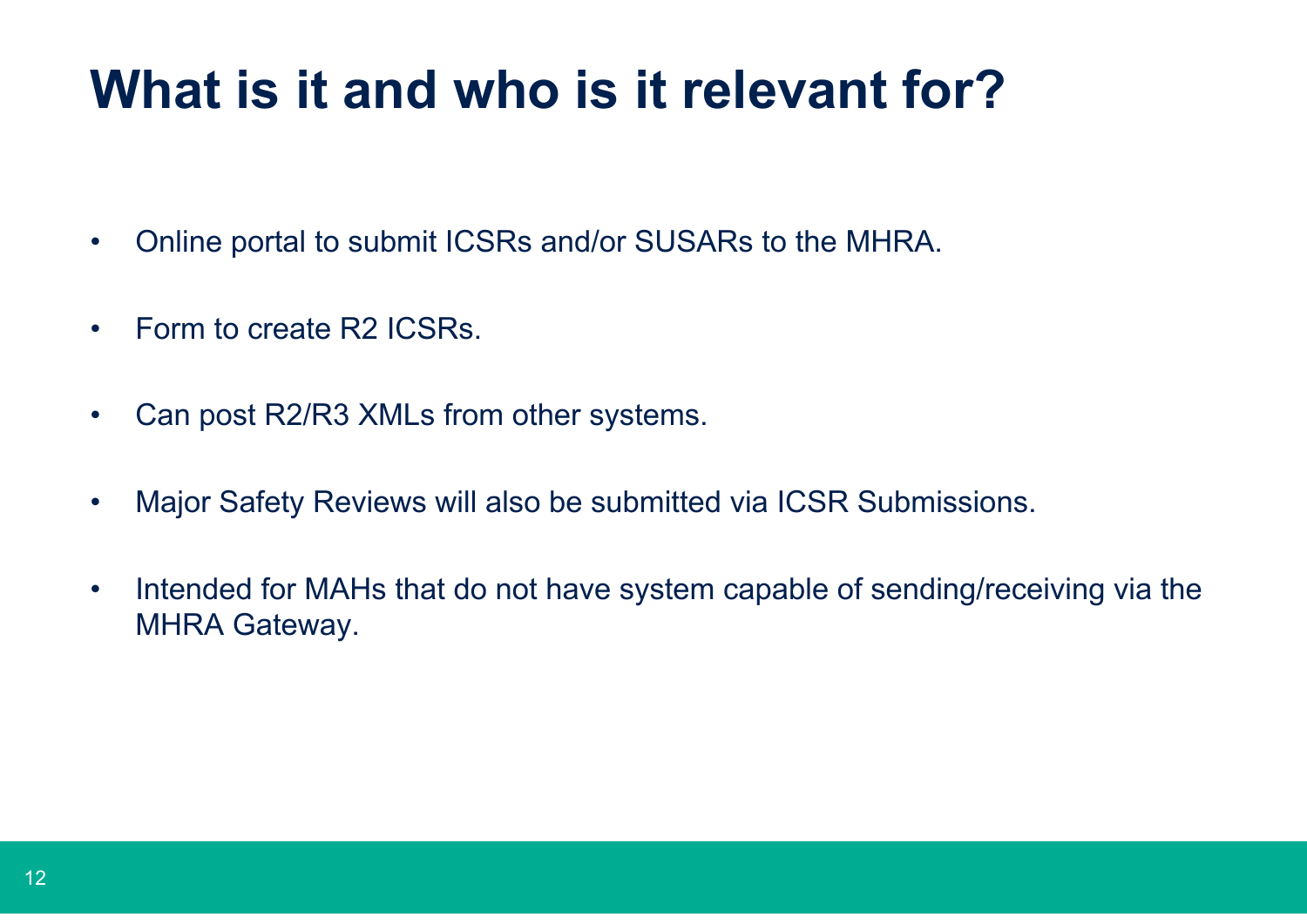#### **Overview of end to end process**

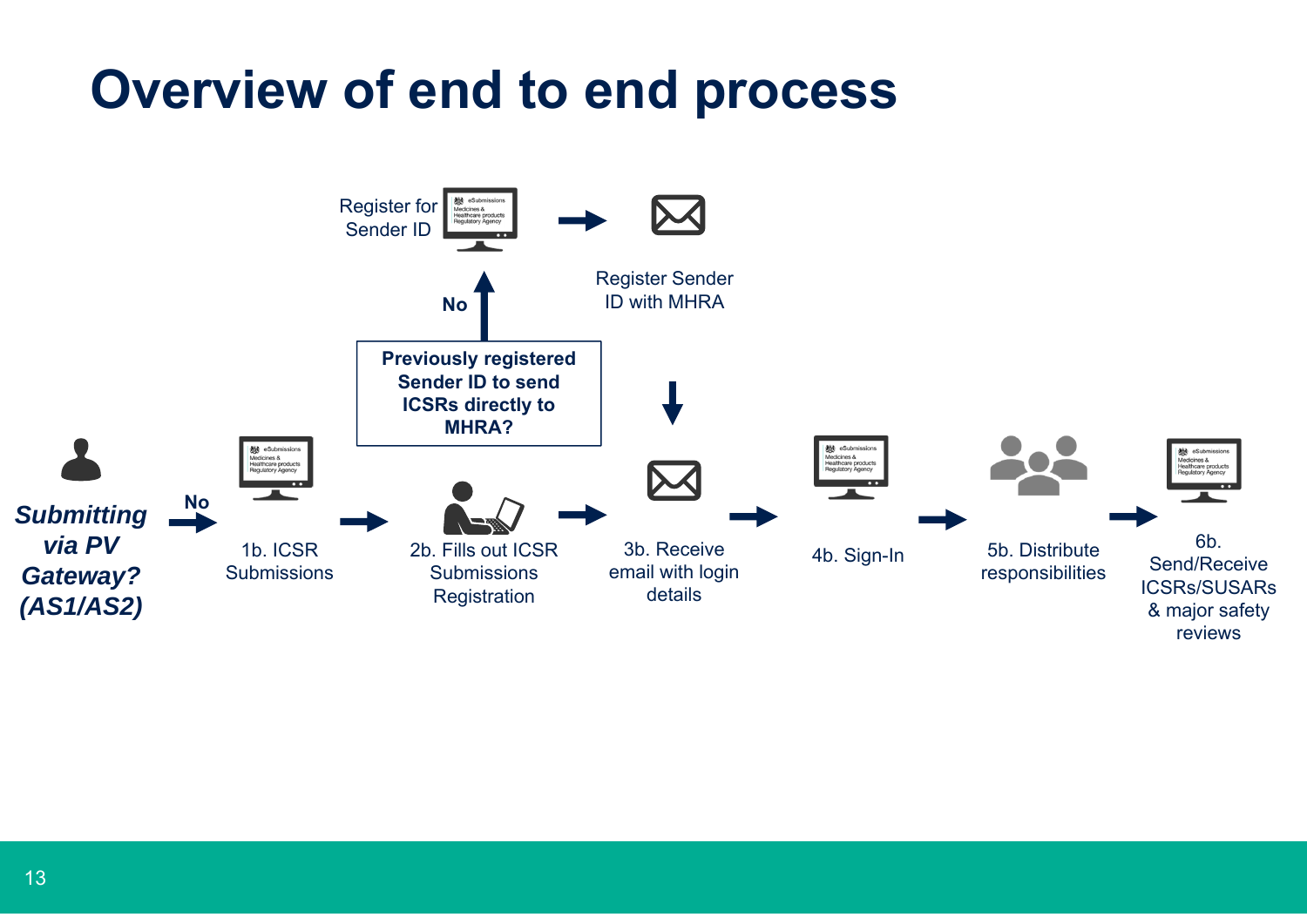# Registering with ICSR Submissions

[Registering ICSR Demo](https://mhra-transfer.sharefile.com/d-s411401f7c754817b)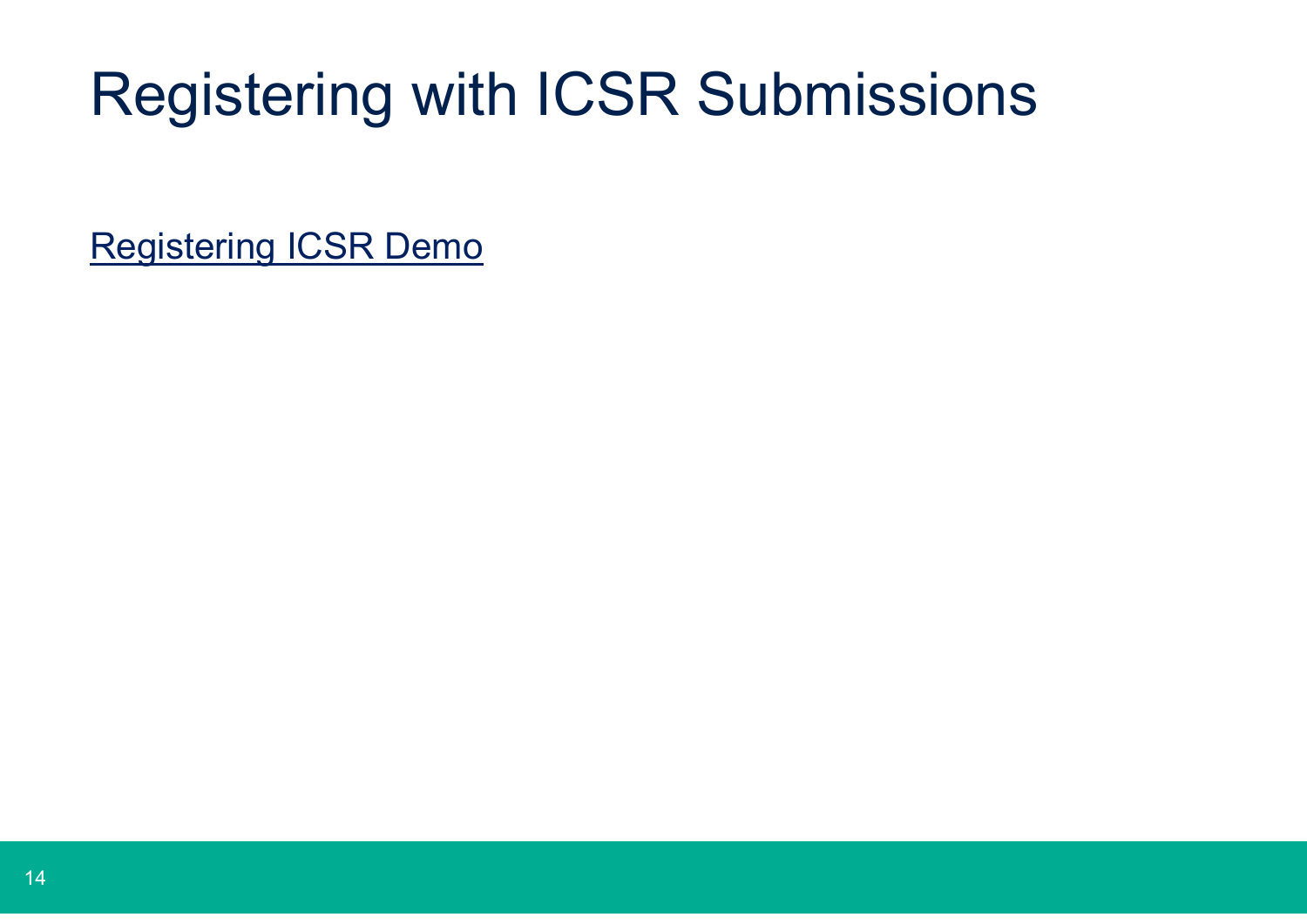# Registering with ICSR Submissions

- Please do so as soon as possible
- $\bullet$  If you have not previously registered with the MHRA prior to centralised reporting we will need your company details
- •We will also ask for MedDRA credentials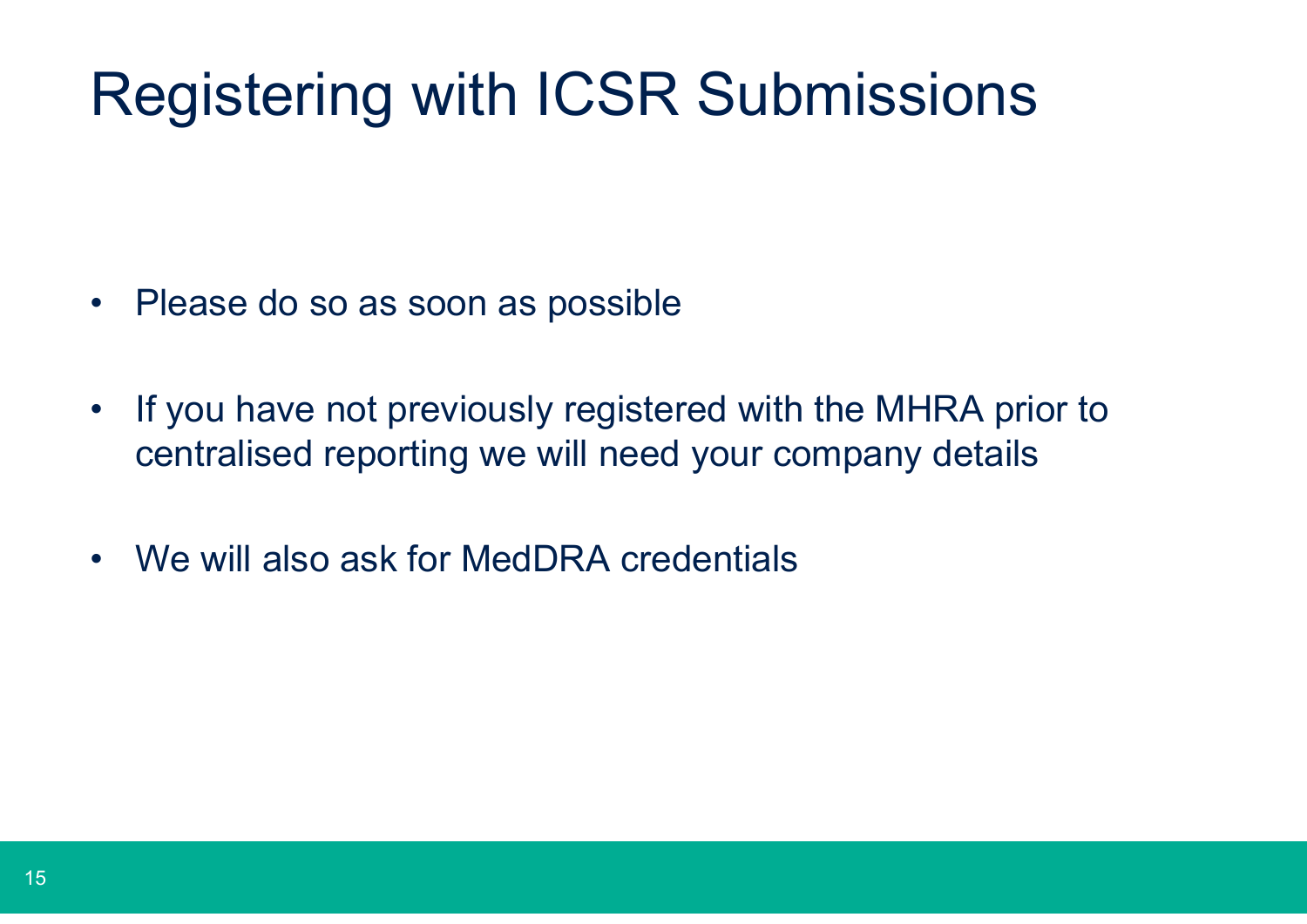## ICSR Submissions demonstration

[ICSR Submission Demo](https://mhra-transfer.sharefile.com/d-s24f242a70d44d55b)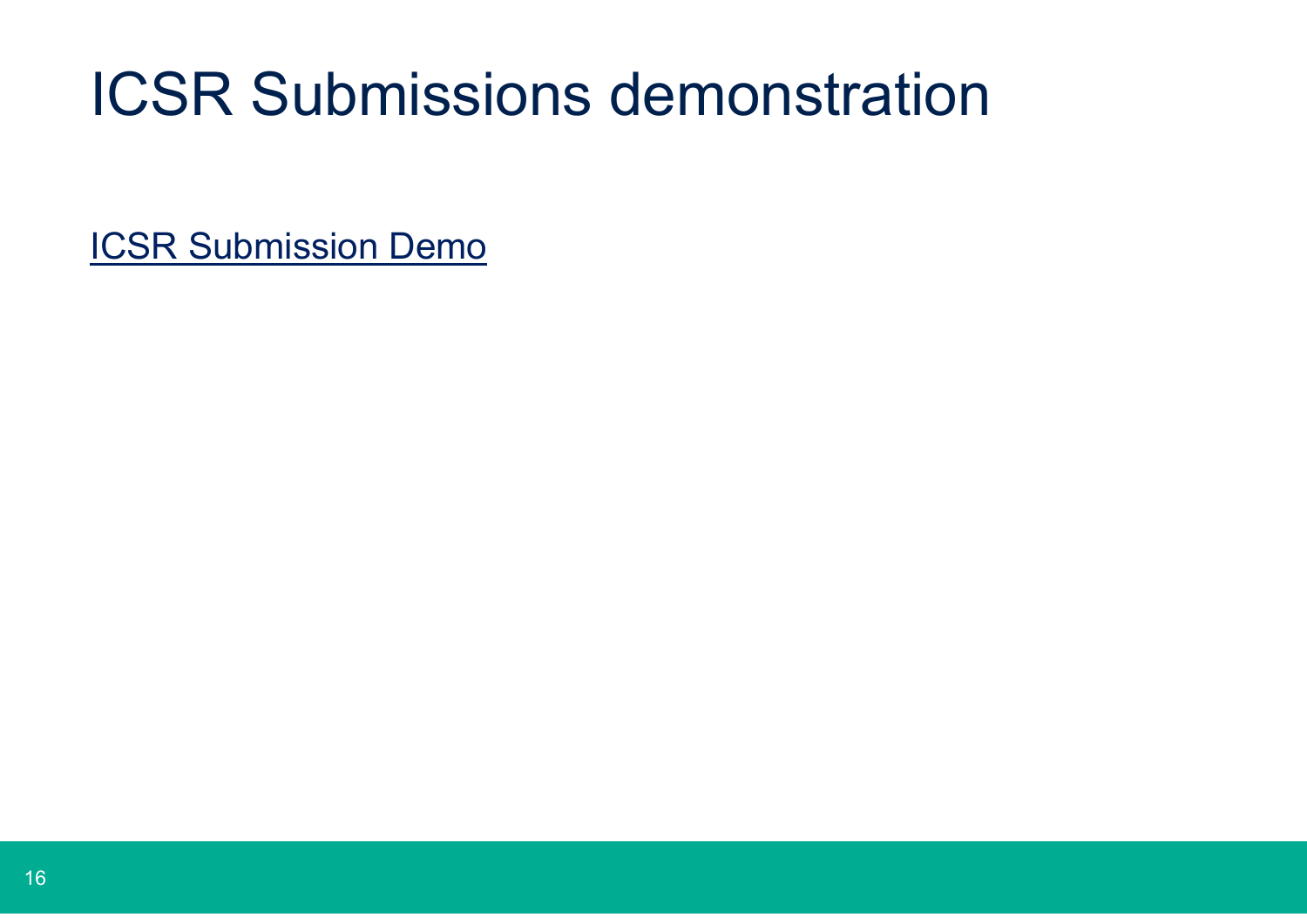## ICSR Submissions

- • User reference guide - Individual Case Safety Reports (ICSR) submissions
- •FAQs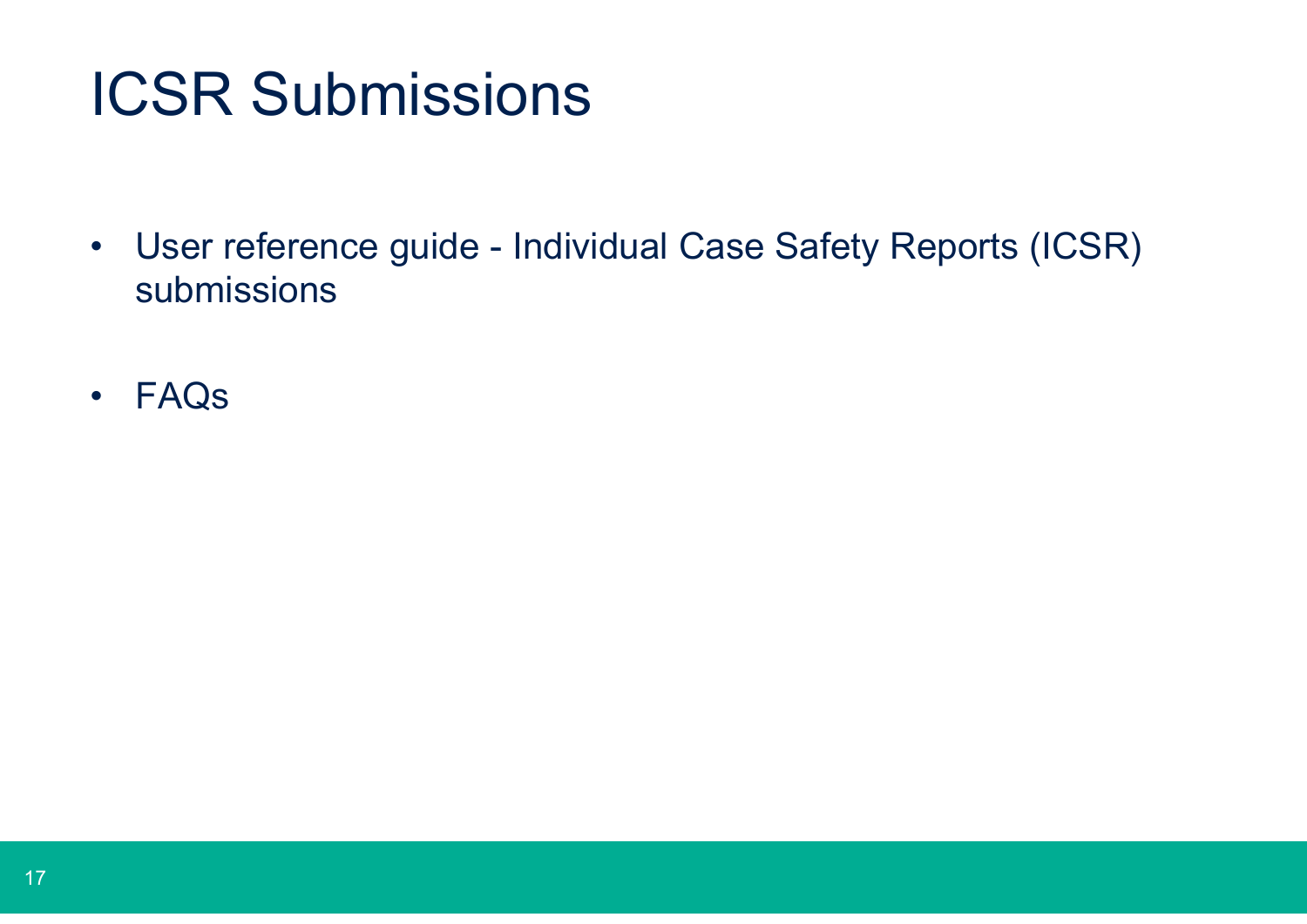# **4. How to receive your ICSRs**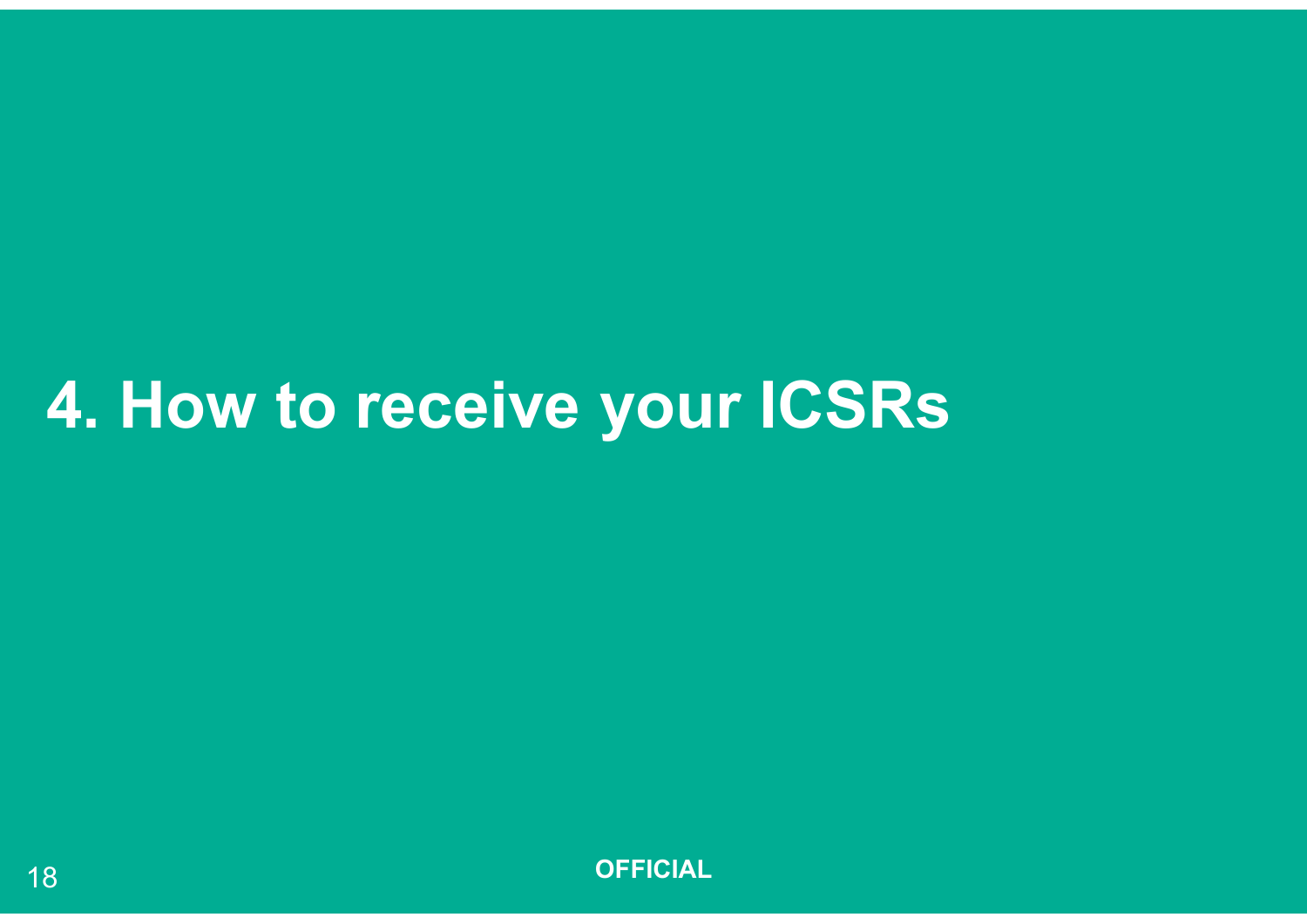### **Individual Case Safety Reports (ICSRs)**

- •MAHs will receive serious and non-serious UK ICSRs.
- • If MAHs are registered with MHRA Gateway, then ICSRs will be sent directly to the MAH system/database.
- • If registered with ICSR Submissions, then ICSRs will be received via ICSR Submissions – MAHs will need to login and download.
- • If registered to both systems, then ICSRs from the MHRA will be sent to only Gateway.
- $\bullet$ Cut-over guidance is online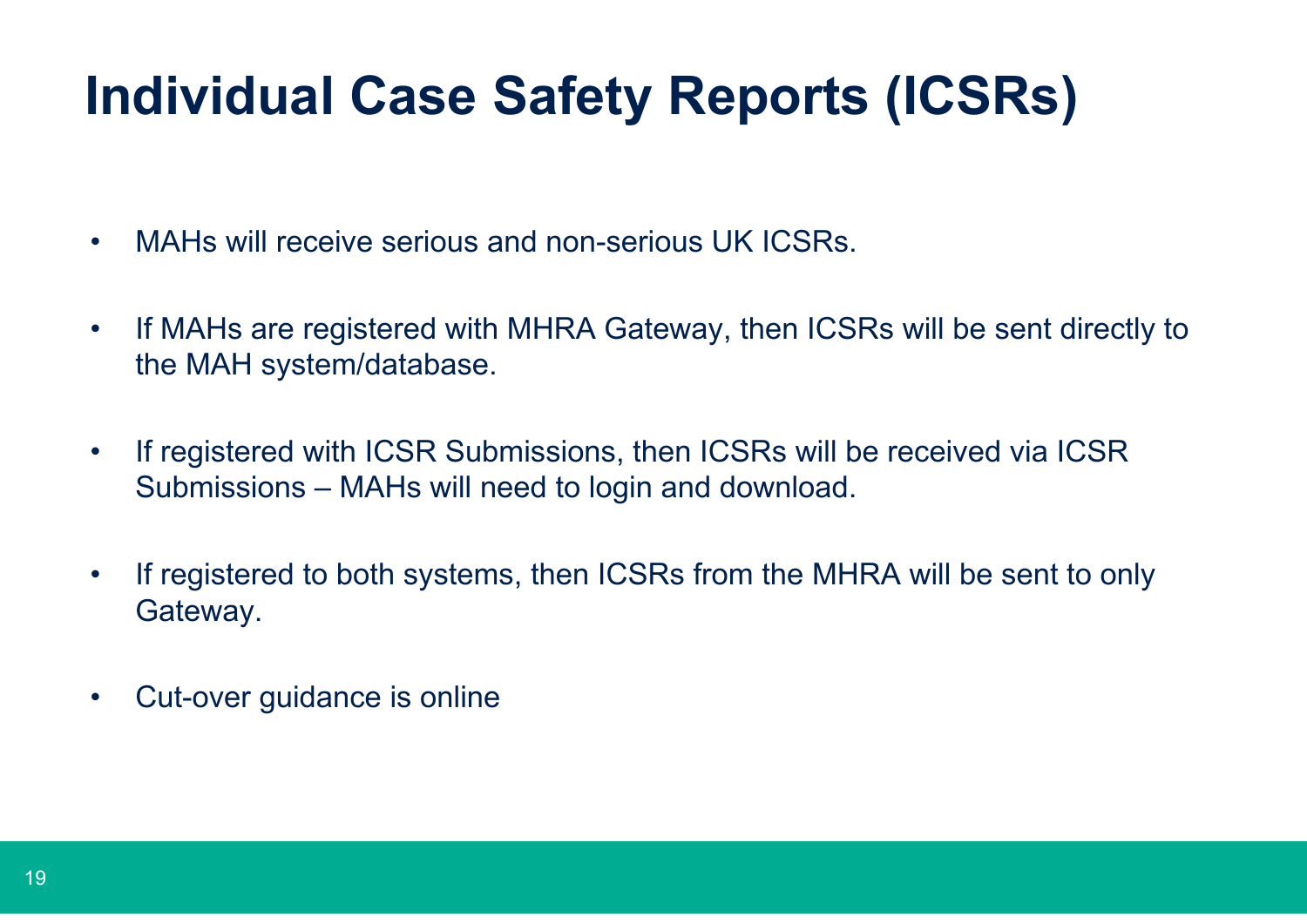# **5. Suspected Unexpected Serious Adverse Reactions (SUSARs)**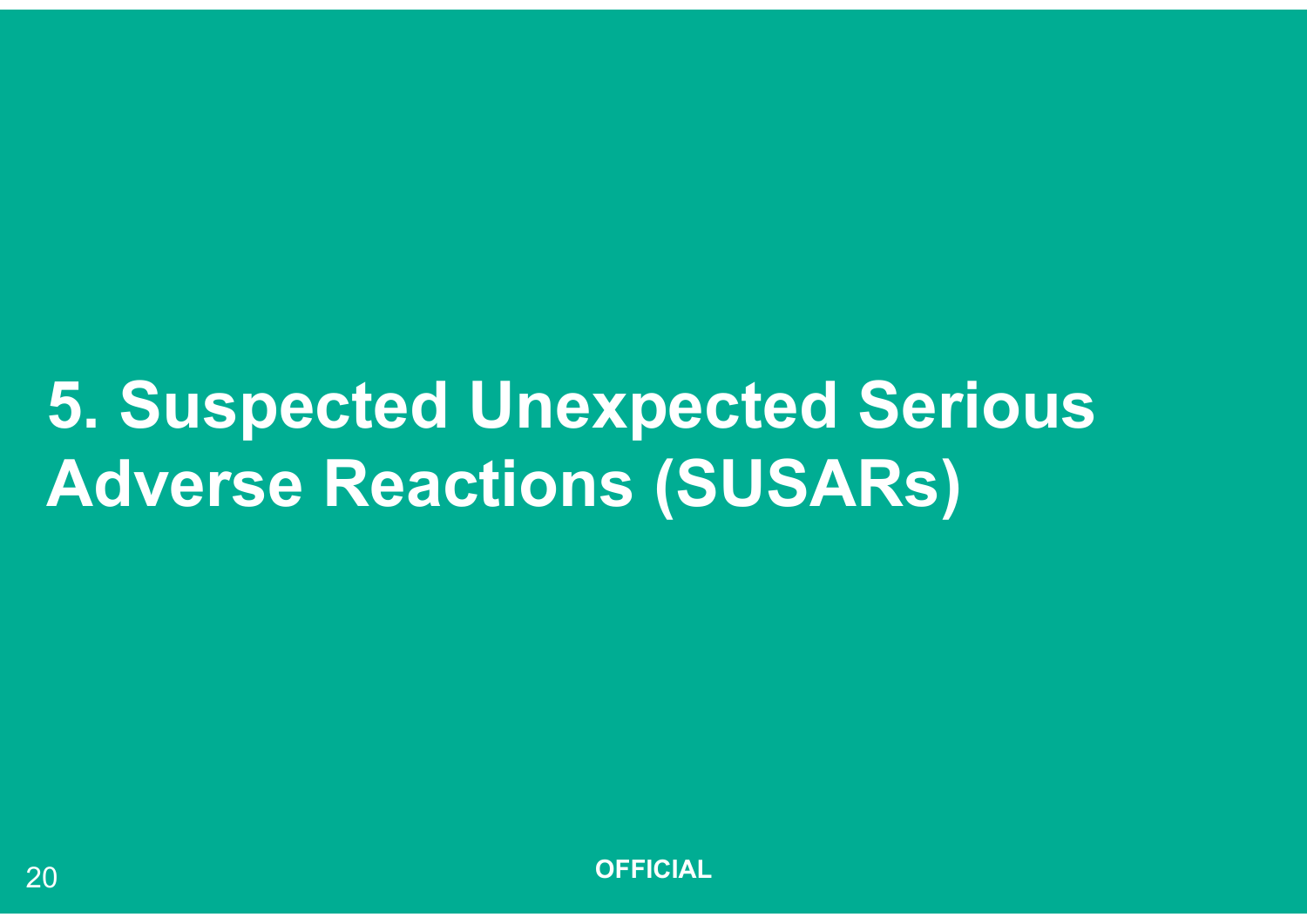

- • The eSUSAR portal will remain available for academic investigators and as an additional reporting route.
- • ICSR Submissions is intended to mimic the process for SUSAR submission via EVWEB.
- • It allows for completion of an R2 form, uploading data from an existing R2 from or uploading R2 or R3 forms directly.
- •MHRA Gateway allows for database to database transmission of SUSARs.